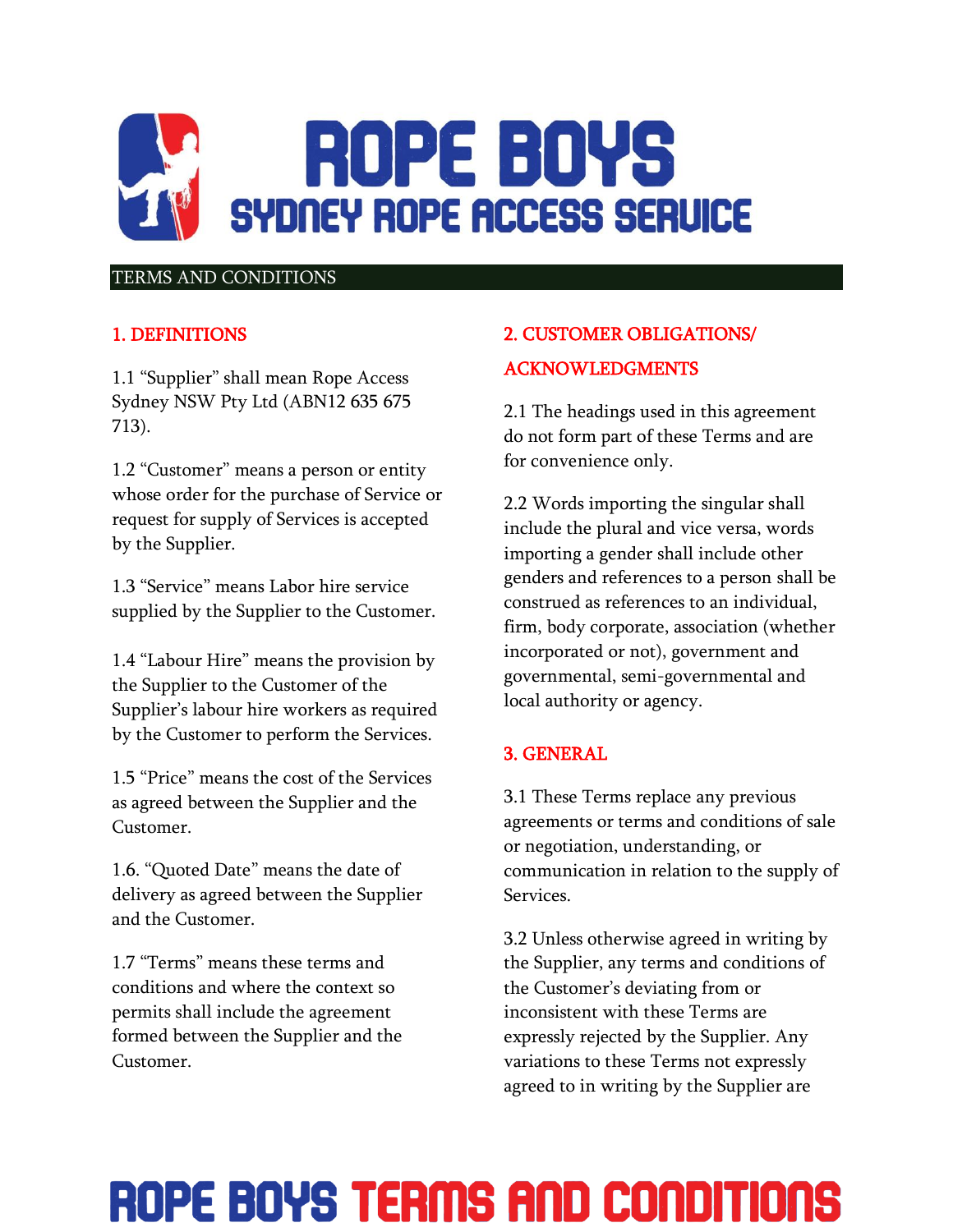expressly rejected by the Supplier.

3.3 A quotation shall not constitute an offer to provide Services to the Customer. No contract for provision

of Services shall exist between the Supplier and the Customer unless the Customer's order for Services has been accepted by the Supplier. The Supplier may accept or refuse any order for Services in its absolute discretion.

3.4 Once an order from a Customer has been accepted by the Supplier:

a) the order cannot be cancelled by the Customer without the written consent of the Supplier;

#### and

b) the order cannot be varied by the Customer anytime after 4 hours of the Customer submitting the order to the Supplier.

3.5 The Supplier may vary these Terms by notice in writing to the Customer. The Customer agrees that the purchase of Services after the date of a notice of variation will be deemed to be an acceptance of such varied Terms.

3.7 Any order received by the Supplier from the Customer for the supply of Services and the Customer's acceptance of Services supplied by the Supplier shall constitute acceptance of these Terms.

3.8 Upon acceptance of these Terms by the Customer the Terms are irrevocable and can only be varied in accordance with

these Terms.

3.9 The Supplier's agents or representatives are not authorised to make any representations, or statements on behalf of the Supplier (including any purporting to vary these Terms or enter further agreements) and the Supplier shall not be liable for any unauthorised representations or statements made by the Supplier's agents or representatives.

3.10 In the event that the whole or any part or parts of any provisions in these Terms should be held to be void or unenforceable in whole or in part such provision or part thereof shall to that extent be severed from these Terms but the validity and enforceability of the remainder of these Terms shall not be effected.

3.11 The Supplier reserves the right to sub-contract provision of Services or any part thereof to a third party.

3.12 The Supplier shall be under no liability whatsoever to the Customer or any third party for any indirect and/ or consequential loss and/or expense (including loss of profit) suffered by the Customer or third party arising out of a breach by the Supplier of these Conditions.

3.13 Neither party shall be liable for any default due to any act of God, war, terrorism, strike, lock-out, industrial action, fire, flood, storm or other event beyond the reasonable control of either party.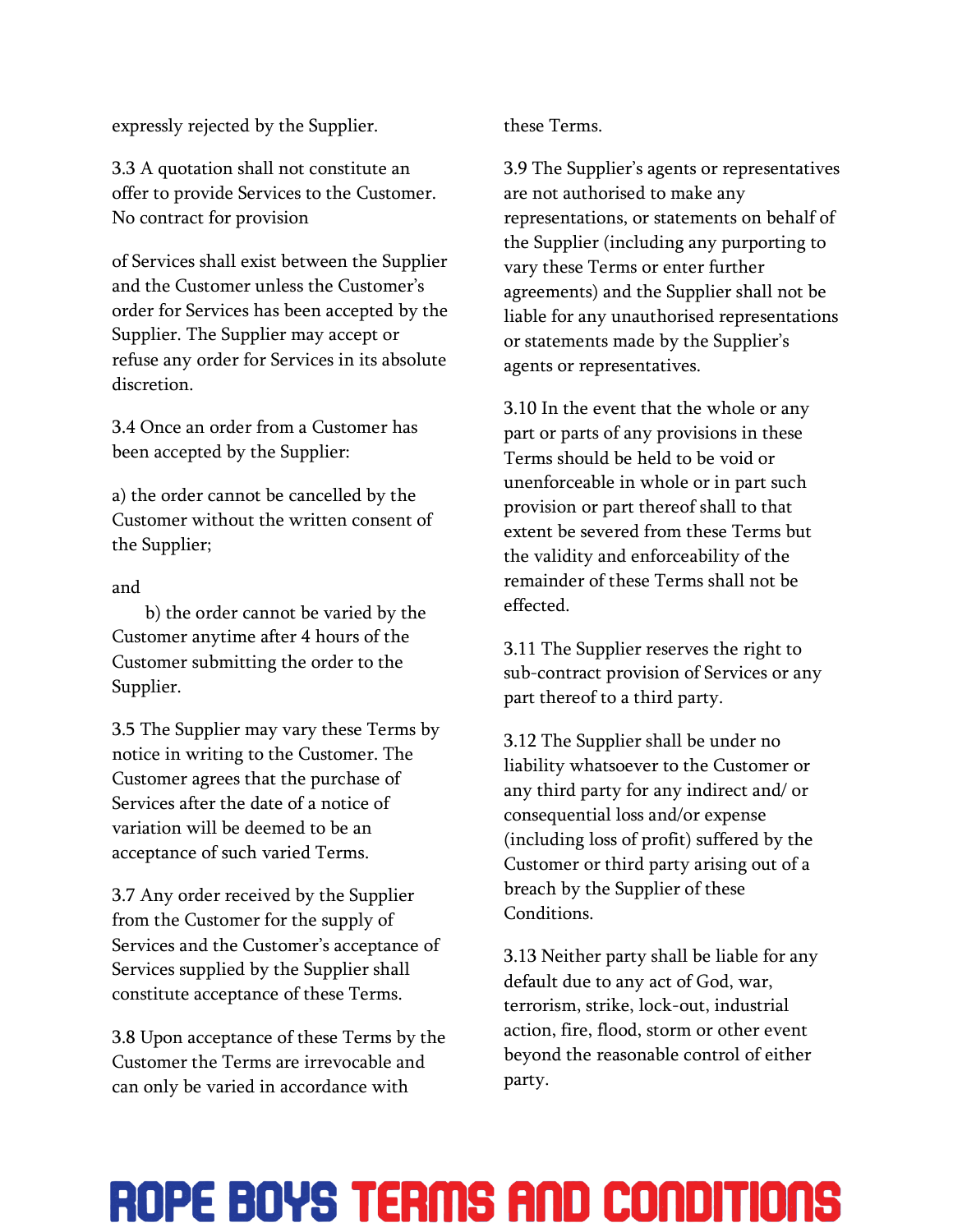3.14 The failure by the Supplier to enforce any provision of these Terms shall not be treated as a waiver of that provision, nor shall it affect the Supplier's right to subsequently enforce that provision.

3.15 These Terms and the supply of provision of Services by the Supplier to the Customer shall be governed by and construed in accordance with the laws of New South Wales.

3.16 Notice to be given by the Customer to the Supplier may be delivered personally or sent to the Supplier at its current business address. Notices to be given to the Customer by the Supplier may be delivered personally, or sent to the Customer's last known address provided by the Customer to the Supplier and unless the contrary is proved shall be taken as delivered on the second business day following posting. Invoices and statements are deemed received by the Customer on the second business day after posting by ordinary prepaid post.

3.17 Notice to be given by the Customer to the Supplier may be delivered personally or sent to the Supplier at its current business address. Notices to be given to the Customer by the Supplier may be delivered personally, or sent to the Customer's last known address provided by the Customer to the Supplier and unless the contrary is proved shall be taken as delivered on the second business day following posting. Invoices and statements are deemed received by the Customer on the second business day after posting by ordinary prepaid post.

#### 4. LABOUR HIRE

4.1 The minimum Labour Hire period payable by the Customer is 8 hours.

4.2 The Customer will provide the Labour Hire with any specific tools, equipment and consumables so required to allow the performance of the work required of the Labour Hire unless the Customer requests the Supplier to inform the Labour Hire to provide their own specific tools, equipment and consumables. If so, additional charges will apply to the tools, equipment and consumables that the Supplier supplies via the Labour Hire to the Customer.

4.3 The Customer will provide no less than 8 hours notice of cancellation or notice of postponement to the Supplier. If such notification is made with less than 8 hours notice being given to the Supplier, a minimum of 4 hours' cost will be payable by the Customer.

4.4 In the event of inclement weather or any other emergency when a full schedule of work (8 hours) is not accomplished by the Labour Hire, a minimum of 4 hours' cost will be payable by the Customer.

4.5 The Customer recognises that the Supplier makes every effort to maintain high standards of integrity and reliability among the Labour Hire. However, the Supplier does not accept responsibility for any claim, damage, expense or delay arising from any failure by itself to provide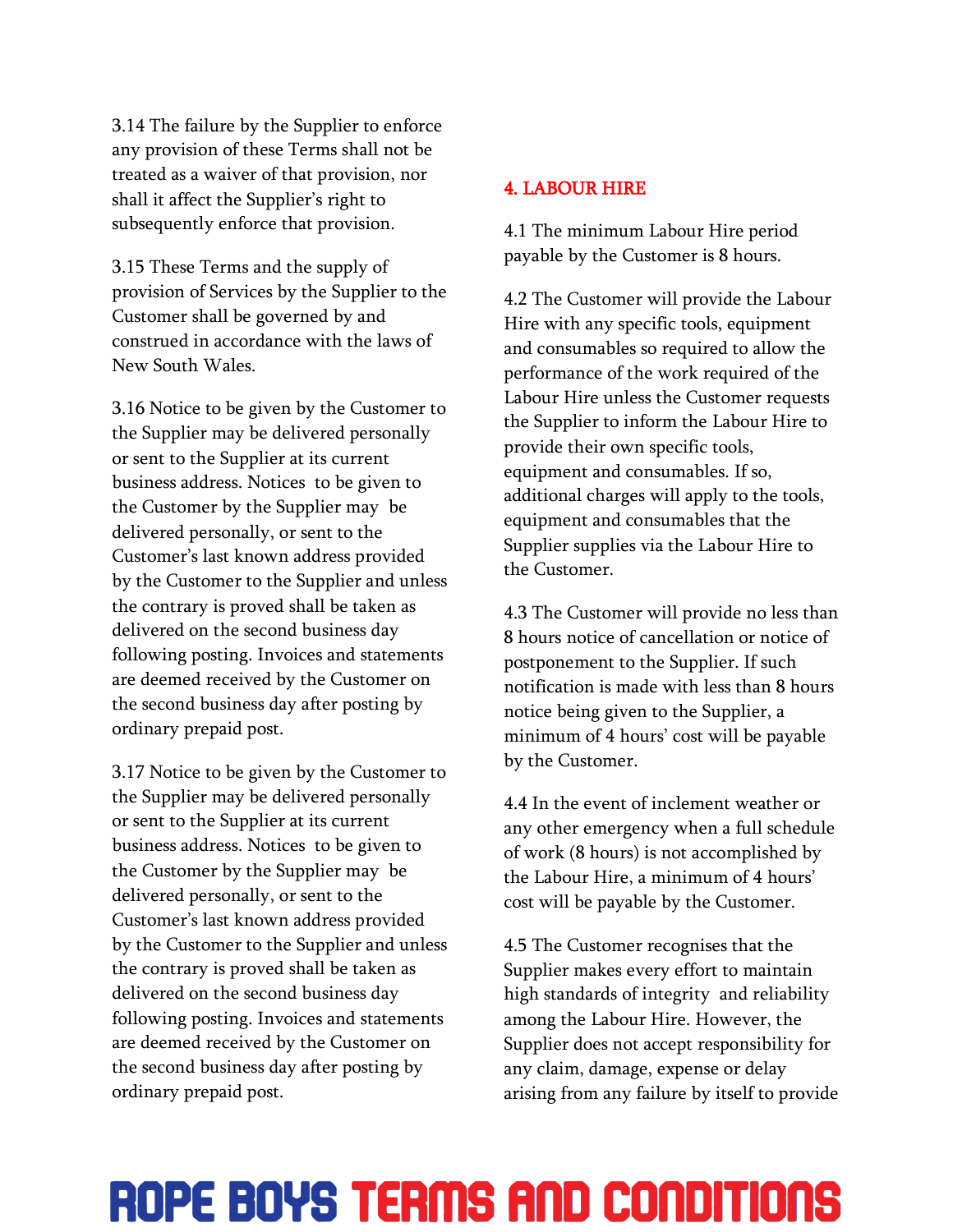the Customer with Labour Hire for all or part of a booking or from any lack of skill, negligence

4.6 The hourly rate for Labour Hire payable by the Customer must be agreed upon between the Supplier and the Customer, by email, sms or in written format. Acceptance by the Customer of Services that include Labour Hire is deemed to also be acceptance of such reasonable Labour Hire hourly rate as determined by the Supplier in its sole discretion, where no explicit rejection, by email, sms or written, of such hourly rates has been provided by the Customer. To be clear, the hourly rate of Labour Hire will not be less than the hourly rate of pay that the Customer's employees and/or contractors receive for performing the same or substantially similar work to that to be performed by the Labour Hire.

4.7 The Customer must comply with all laws applicable to each site at which Labour Hire is utilised, including in relation to the property, plant and equipment made available by the Customer and those employeesvof the Customer who work with the Labour Hire. Without limiting the generality of this requirement, the Customer is responsible for all inspections, permits and approvals required by law.

4.8 Whilst the Supplier will use all reasonable endeavours to meet the Customer's requirements and ensure the quality of the Labour Hire, the Supplier is not liable for any loss or damage (including consequential loss or damage)

arising from any negligence, dishonesty, carelessness or lack of skill of the Labour Hire.

4.9 To the extent that the Supplier's liability cannot be limited as provided in these Terms, the Supplier's liability is limited to the Supplier supplying the Services again or paying the actual market value cost of replacing the supply of the Services.

4.10 The Customer is responsible for the care and supervision of the Labour Hire whilst they are providing Services to the Customer.

4.11 The Customer is responsible for providing a safe and healthy workplace, and safe systems of work, for the Labour Hire.

4.12 The Customer acknowledges and agrees that it will comply with all applicable occupational, health, safety, environmental and associated legislation, regulations and codes of practice.

4.13 The Customer acknowledges and agrees that it will provide a comprehensive structured site and job safety induction for the Labour Hire.

4.14 The Supplier may, from time to time, attend the Customer's site for the purpose of carrying out occupational health and safety inspections, safety/ toolbox meetings with the Labour Hire on site and the investigation of incidents and injuries.

4.15 The Customer is responsible for providing a workplace that complies with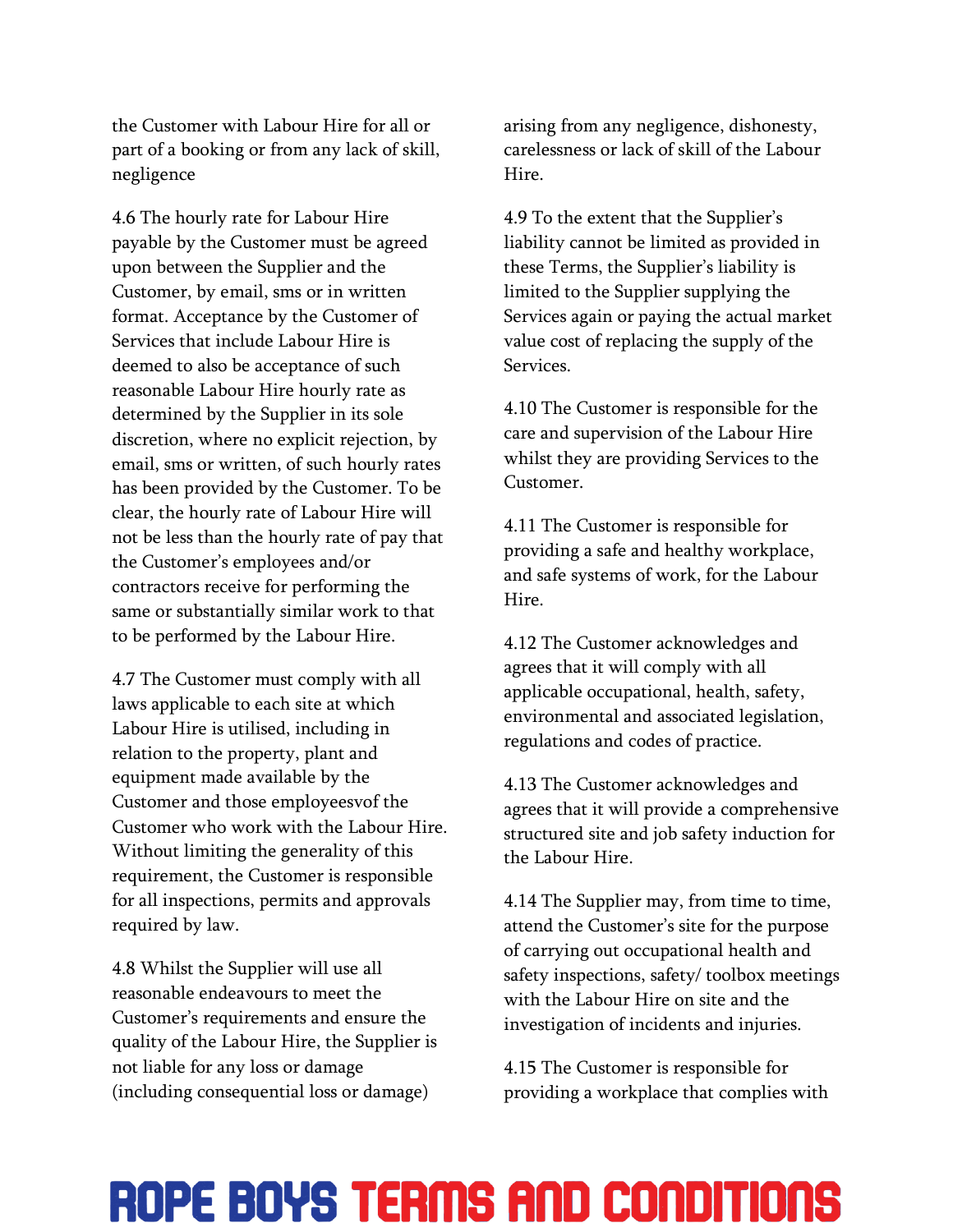all other legal requirements relating to the work environment.

#### 5. PRICING AGREEMENT

5.1 The Prices of Services shall be indicated on any email quotation, invoice provided by the Supplier to the Customer in respect of Services supplied.

5.2 The Price shall be increased by the amount of any GST and other taxes and duties which may be applicable, except to the extent that the taxes and duties are expressly included in any quotation given by the Supplier.

5.3 The Customer must immediately check all Prices, and any disputes in relation to those Prices must be communicated to the Supplier in writing within 7 days of the invoice date. In the event that no communication is received from the Customer within that 7 day period, the Prices are deemed to be accepted by the Customer.

5.4 The Prices for Services is calculated by multiplying the number of days or weeks in the hire period by the daily rate or weekly rate.

6.5 In relation to Services that include Labour Hire, the following applies:

a) The Supplier will render invoices to the Customer for the Labour Hire at intervals as it sees

fit upon receipt of any timesheets in

respect of the Labour Hire who have prepared those timesheets. The Customer agrees to pay such invoices in accordance with any payment terms identified on those invoices or these Terms.

b) All such invoices are a claim for payment under the Building and Construction Industry Security of Payment Act 1999.

5.6 Where the Price of Services

has been quoted by the Supplier that Price shall be binding upon the Supplier provided that the Services are provided to the Customer, and accepted by the Customer, within seven (7) days of the invoice, quotation. The Customer agrees to pay those Prices.

#### 6. ACCOUNT TERMS

6.1 If the Customer does not pay the Supplier by the due date, the Customer shall pay interest on monies due, charged on a daily basis at 12% per annum from the date of the invoice until the actual date of payment.

6.2 If the Customer does not pay the Supplier by the due date, the Customer shall pay to the Seller an administration fee which shall be the greater of \$50.00 or 10.00% of the amount overdue on an unpaid invoice. The Customer and the Supplier agree that the administration fee is a reasonable liquidated cost of administering an abnormal payment and the Supplier may debit the Customer at such other times that it chooses for such administration fees.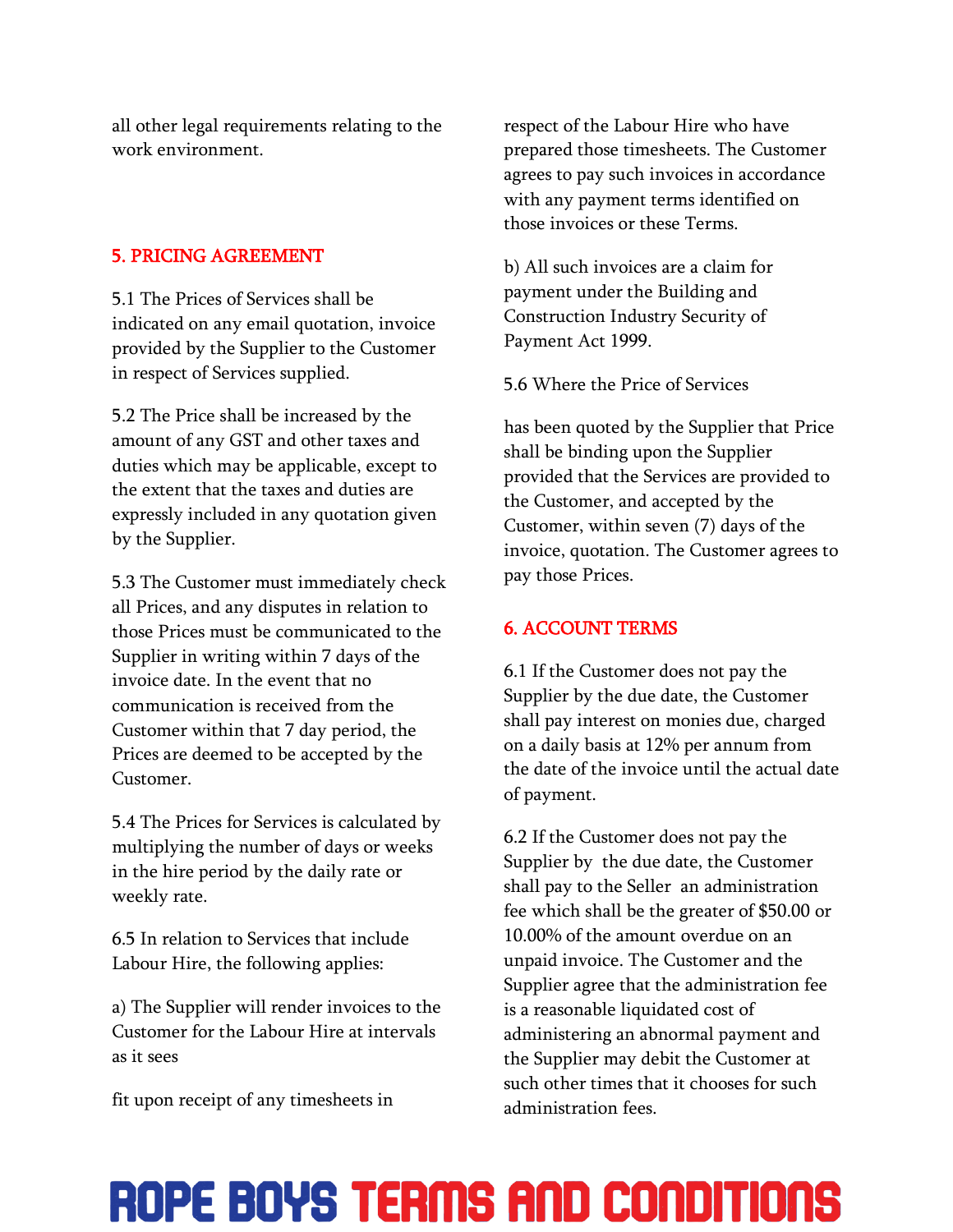6.3 The Customer shall pay any legal costs (on a solicitor/Customer indemnity basis), stamp duties and other expenses payable on these Terms or any credit application, guarantee or other security documents

signed by the Customer together with all collection costs including legal fees (on a solicitor/Customer indemnity basis) and dishonoured cheque fees suffered or incurred by the Supplier in connection with the supply of Services by the Supplier.

#### 7. INTELLECTUAL PROPERTY

7.1 Where the Supplier has designed, drawn, written, prepared, manufactured Goods for the Customer, then the copyright (or any other attaching intellectual property right) in those designs and drawings, prototypes, productions, documents and Goods shall remain vested in the Supplier, and shall only be used by the Customer at the Supplier's discretion.

Where the Customer has supplied drawings, designs or concepts for Goods to be supplied by the Supplier, the Customer warrants that all designs or instructions provided to the Supplier will not cause the Supplier to infringe any patent, registered design or trademark in the execution of the Customer's order, and the Customer agrees to indemnify the Supplier against any action taken by a third party against the Supplier in respect of any such infringement.

8.1 In this clause the expressions "GST", "Input tax credit", "tax invoice", "recipient" and "taxable supply" have the meanings given to those expressions in the A New Tax System (Goods and Services Tax) Act 1999.

8.2 With the exception of any amount payable under this clause, unless otherwise expressly stated all amounts stated to be payable by Customer under these Terms are exclusive of GST.acknowledgement shall be conclusive evidence of the Customer's acceptance of the Goods delivered.

8.3 If GST is imposed on any supply made under or in accordance with these Terms, the recipient of the taxable supply must pay the Supplier an additional amount equal to the GST payable on or for taxable supply. Payment of the additional amount will be made at the same time as payment for the taxable supply subject to the provision of a tax invoice.

#### 9. SERVICE

9.1 The Customer agrees that the Supplier relies on the instructions, directions, information, skill and judgement provided to the Supplier by the Customer in order for the Supplier to provide the Services. The Customer agrees that it does not rely on the information, skill or judgment of the Supplier in relation to the provision of any Services, including Labour Hire. Any advice, recommendation, information or assistance provided by the Supplier in relation to the Services, including Labour

#### 8. GST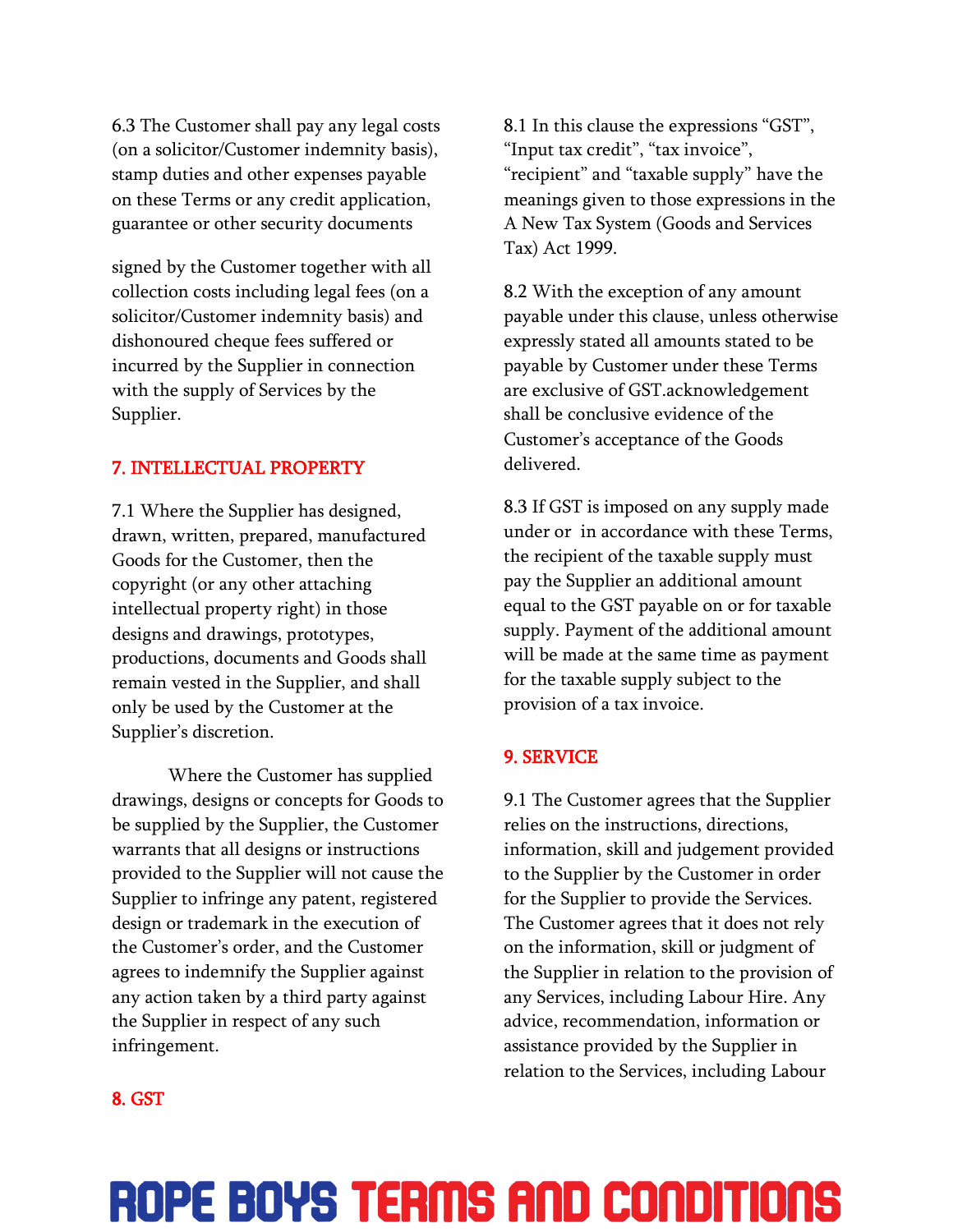Hire, is provided without any liability by the Supplier whatsoever.

9.2 The Customer will have in place all necessary insurance for the provision Services to the Customer by the Supplier in order to cover any loss, damage or costs suffered or incurred by either the Customer or the Supplier as a result of the provision of Services.

9.3 If the Supplier is unable to provide the Services to the Customer, Supplier will not be liable for any claims arising out of the Supplier's inability to provide the Services to the Customer. This is in addition to the Supplier's rights to decline to provide the Services to the Customer.

9.4 The Customer acknowledges that the Supplier may immediately cancel provision of Services to which these Terms apply at any time before the particular Services to which these Terms relates are provided by giving written notice to the Customer. The Supplier will not be liable for any loss or damage whatsoever arising from such cancellation.

9.5 If the Customer (or any entity related to the Customer) has contact with an employee of the Supplier through or in connection with the provision of Services, and thereafter employs or engages that employee during or within 12 months of those Services being performed, then the Customer agrees that it will pay to the Supplier a placement fee. The placement fee is calculated by reference to 10% of the employee's anticipated remuneration with

the Supplier. The Supplier can waive the placement fee in its absolute discretion.

### 10. LIMITATION OF LIABILITY AND INDEMNITY

10.1 The Supplier agrees that all Services shall be at the Customer's sole risk and the Supplier will not be liable for any loss, damage or injury that the Customer may incur or that may arise from any cause whatsoever including any fault provision of Services.

10.2 The Customer agrees that the Supplier is not liable for any special, indirect or consequential loss arising in any way in respect of Services provided and this exclusion of liability applies whether that loss or liability arises at general law or under these Terms and whether or not including loss or liability arising as a consequence of negligence.

10.3 The Supplier is not liable for any loss or damage to any property or for death or personal injury (to the Customer's personal or any another person) caused or contributed to by the Labour Hire (whether by negligence or otherwise) during the provision of any Services to the Customer.

10.4 Without limiting the Supplier's liability at law in tort, the Customer agrees to indemnify, and keep indemnified, the Supplier and its directors, officers, agents and assigns against any liability for any claims made against the Supplier, or employees, arising out of or in connection with any breach by the Customer of this application or these Terms, or any loss,